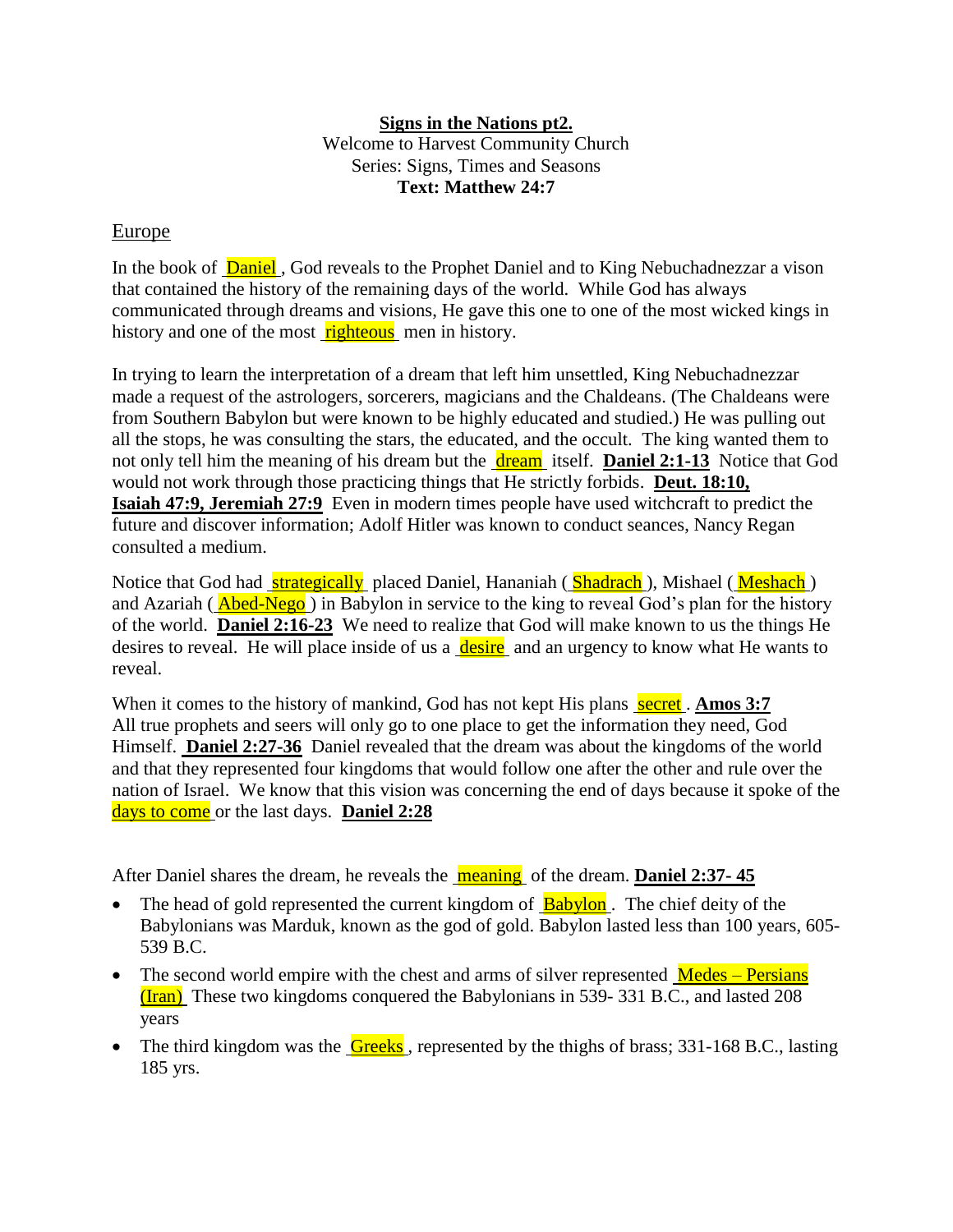- The fourth kingdom was the  $\frac{Roman}{R}$  Empire represented by the legs of iron; 168 B.C. – 476 A.D lasting over 1,000 yrs. The Romans had an iron grip as it ruled most of the known world. The Roman Empire came into being fifty years before Jesus birth. It was they who put Jesus on the cross.
- The feet of iron and clay represent a revived Roman Empire.  $A.D. 476$ -The second coming of Christ. The European Union.

History has **proven** Daniel's interpretation of King Nebuchadnezzar's dream. We have books of documented world history to prove it. (Just take a moment to contemplate that.)

Rome itself was divided in two just a few hundred years after Christ. The western part found its capital still in Rome and the eastern found its capital in Istanbul until it was conquered and renamed Constantinople after the emperor Constantine.

Notice each succeeding empire was composed of a lesser valued material. The feet are a mixture of clay and iron. **Daniel 2:42-43** In the last days of Gentile rule, our day, there will be little unity and adhering between the nations but a lot of mingling. With global communication and the relative ease of travel, the mingling is a normal part of our lives. **Daniel 12:4**

Much of what was revealed to Daniel has **already** happened. There is still another division in the Roman Empire that is to come symbolized by the ten toes. He foretells a time when the Roman Empire will consist of ten kingdoms and ten leaders. He tells us that this kingdom will exist when God comes to set up His **own** kingdom. **Daniel 2:44-45** 

Daniel had a later vision that included additional information about the future kingdom that is still to come. In chapter seven, Daniel describes the coming Roman Empire and then out of the remnants of that empire, the future rise of a **one** world government and a one world ruler the anti-Christ . **Daniel 7:7-8**

I want you to see that in the middle of God revealing history to Daniel, He stops to remind him that it is His - story, He is in control. **Daniel 7:9-14** Then Daniel wants to know the truth about the **fourth** beast. **Daniel 7:19-28** God makes sure to reveal to Daniel not only information concerning the fourth (fifth kingdom in the first vision) kingdom ruled by antichrist, but that no matter how desperately Satan tries to change the laws, times and seasons, God will prevail. **Daniel 7:25**

We know this ten-kingdom prophecy of Daniel remains in the future because of two things:

- 1) The 10-leader form of the Roman Empire has not existed and
- 2) Such a kingdom has not been crushed. The Roman Empire of Jesus day did not suddenly end, it gradually declined over many centuries.

The future confederation of the Roman Empire that Daniel prophesied will be a union of ten world leaders that will encompass the same territory as the historic Roman Empire. Today we see that coalition taking shape right in front of us.